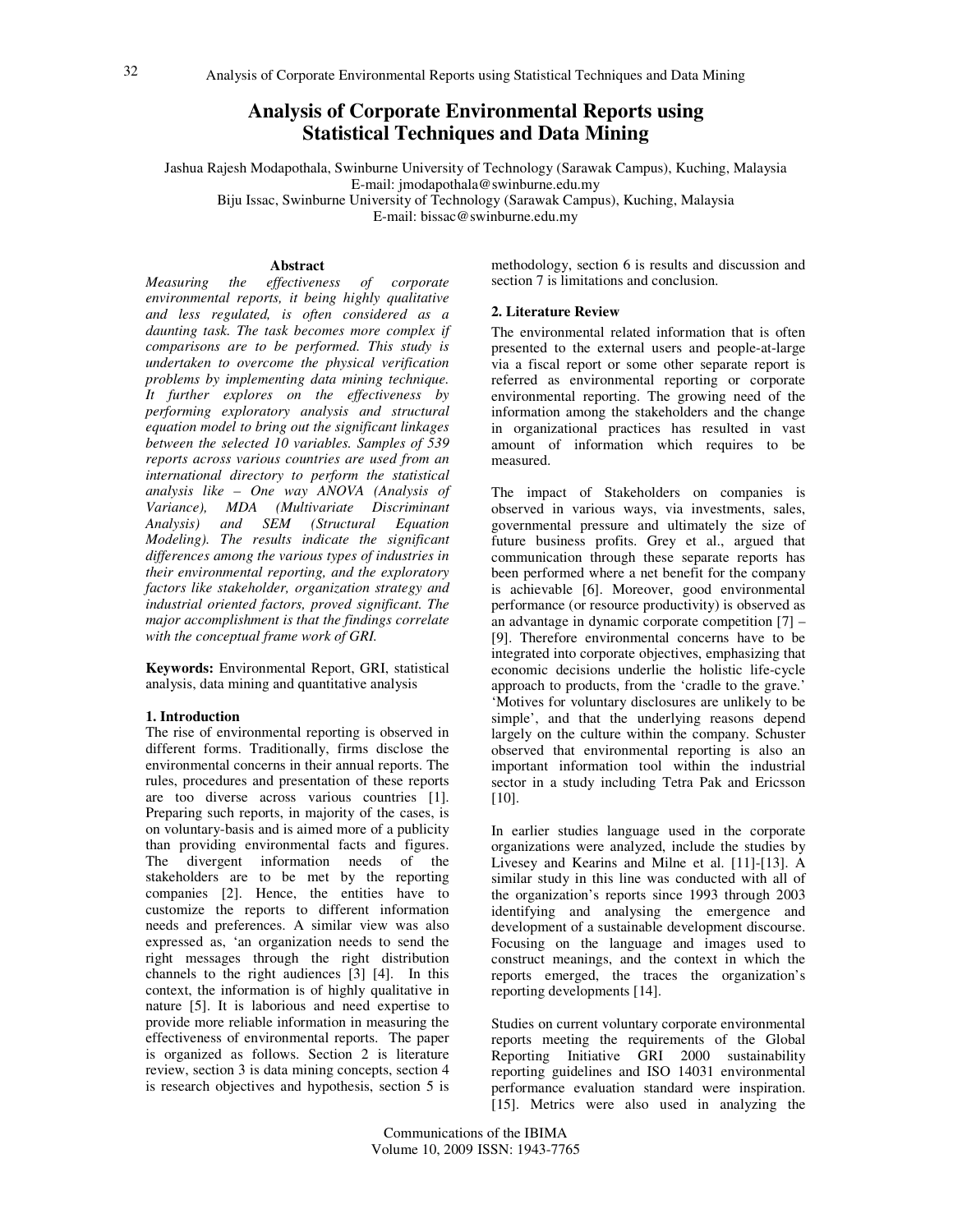corporate environmental reports in view of environmental sustainability and application of taxonomies [16].

Rao et al., in their research have considered Small and Medium-size Enterprises (SMEs) operating in the food and beverage, furniture, fashion accessories, hotel and restaurant, automotive parts and electroplating sectors. The metric adopted in their research follows the framework given by the Federal Environmental Ministry in Bonn and the Federal Environmental Agency in Berlin. The empirical approach develops an exploratory analysis and a structural equation model to bring out statistically significant linkages between five latent constructs: environment management indicators, environment performance indicators, environmental performance, business performance and competitiveness [17].

In order to decide on a method for evaluating company reports, the authors looked at several potential sustainable development metrics. The frameworks reviewed included those of the World Business Council for Sustainable Development (WBCSD), the Global Environmental Management Initiative (GEMI), and the Coalition for<br>Environmentally Responsible Economies Environmentally (CERES), which convened the Global Reporting Initiative (GRI) in partnership with the United Nations Environment Programme. Eventually, have determined, GRI guidelines were the most comprehensive.

## **3. Data Mining Concepts**

In coming up with the tool to evaluate these reports, data mining was chosen because of its robust in interpreting and computational. Data mining is the process of analyzing data from different sources or perspective and interpreting it into useful information. This information later can be used to increase profit from an organization's point of view, cuts costs etc. In other words, it is the process of finding correlations or relationship patterns among various fields in large relational databases.

Data mining software analyzes relationships and patterns in stored transaction data based on openended user queries. Generally, any of four types of relationships with data are sought [18]:

 *Classes:* Data that is stored is used to classify predetermined or predefined groups. For example, a shoe retail mart could mine customer purchase data to determine what time of the month or year customers visit and what they normally order. This information could be used to encourage customer visits by having specific type of shoes or footwear.

• *Clusters:* Data items are grouped according to logical relationships or consumer preferences. For example, the data of consumer markets can be

mined to identify the current market segments or consumer preferences.

**Associations:** Data can be mined to identify associations between events or items. For example, one grocery chain used the data mining to analyze local buying patterns. They discovered that when men bought diapers on certain days, they also tended to buy beer. The grocery chain could use this newly discovered information in various ways to increase revenue, whereby, they could move the beer display closer to the diaper display. This is an example of associative mining.

 *Sequential patterns:* Data is mined to predict behavior patterns and trends. For example, a departmental store retailer could predict the likelihood of a product being purchased based on a consumer's purchase of other related products.

Another aspect of data mining is document clustering. Here the goal is to partition documents into clusters according to their similarities. Major steps of document clustering include tokenization, stemming, elimination of stop words, index term selection etc. Tokenization divides texts into words. After tokenization, titles and abstracts are converted into words. The words from the titles are assigned twice many weights as the abstract terms. Stemming removes affixes of words. Stop words are common English words such as articles, prepositions, and conjunctions and appear in almost every article. Eliminating stop words can reduce the number of index terms and increase efficiency of document clustering algorithms. After these preprocessing steps, distinct index words that are capable of representing documents are selected.

Data mining adopted its techniques from many research areas including statistics, machine learning, association rules, neural networks etc [19]. Some are as follows:

(1) *Association Rule:* Association rule generators are an effective data mining technique used to search through an entire data set for rules to show the nature and frequency of relationships or associations between data entities. The resulting associations can be used to filter the information for human analysis and possibly to define a prediction model based on observed behavior.

(2) *Artificial Neural Networks:* They are recognized in the automatic learning framework as universal approximations, with massively parallel computing character and good generalization capabilities, but also as black boxes due to the difficulty to obtain insight into the relationship learned.

(3) *Statistical Techniques:* These include linear regression, discriminate analysis, or statistical summarization.

(4) *Machine learning (ML): I*t is the center of the data mining concept, due to its capability to gain physical insight into a problem, and participates directly in data selection and model search steps. Decision tree induction, the best known ML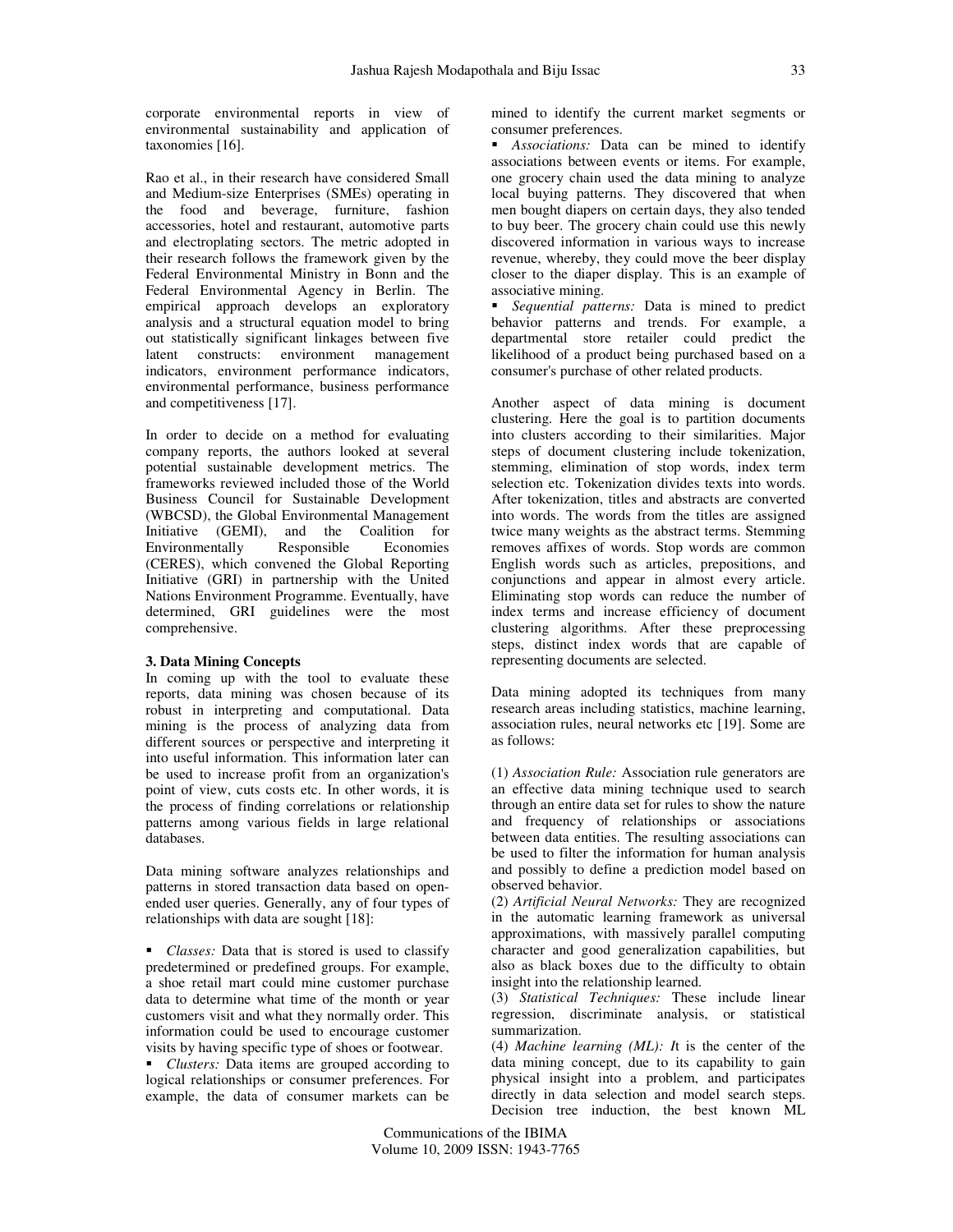framework was found to be able to handle largescale problems due to its computational efficiency, to provide interpretable results, and, in particular, able to identify the most representative attributes for a given task.

## **4. Research Objectives and Hypothesis**

The overall objective of the study is to examine and analyze, in a systematic manner, the nature of environmental reporting of selected corporate companies on a global perspective. In order to perform the analysis, data mining technique is used to come up with a model to extract the data from a huge database.

 1. To construct a data mining model for generating frequencies and scorecard for the annual reports

2. To examine how the selected variables have any significant impact on the industrial sector.

3. To determine which control variables discriminate between two or more naturally occurring groups.

 4. To make a further investigation in exploring relationships among the factors extracted.

The industries that are subject to high level scrutiny by the environmental groups and community stake holders will have much higher environmental protection costs [20]. Thus it is hypothesized as, The extent of reporting among the various industries is similar".

## **5. Methodology**

In this study, an assessment technique designed by Haub Business and Sustainability Program (Schulich School of Business) was implemented as shown in table 1. Some modifications were made to the original technique and data mining technique was done to do the scoring for its initial measurement. The technique used in this study is similar to the most addressed issues that are required for GRI (2008) as in [21].

Table 1: Search criteria

| Tavit I. Staftli tihtila                                                                                   |               |  |  |
|------------------------------------------------------------------------------------------------------------|---------------|--|--|
| Search Criteria (variable)                                                                                 | Max.<br>Score |  |  |
| Corporate environmental or HSE (health,<br>safety and environment) policy statement.<br>(v1)               | 10            |  |  |
| Corporate policy or company views on<br>'sustainability' or 'sustainable<br>development'.(v2)              | 10            |  |  |
| CEO statements on 'environmental issues'<br>and/or 'sustainable development/sustainable<br>issues'. $(v3)$ | 10            |  |  |
| Carbon dioxide emissions and/or global<br>warming impact and/or climate change.<br>(v4)                    | 10            |  |  |
| 'Toxic waste' and/or 'toxic emissions'. (v5)                                                               | 10            |  |  |
| 'Employee turnover' and 'employee<br>retention' $(v6)$                                                     | 10            |  |  |
| Equal opportunities and/or diversity $(v7)$                                                                | 10            |  |  |
| References to 'human rights' (v8)                                                                          | 10            |  |  |
| 'Shareholder value' and/or 'share price'                                                                   | 10            |  |  |

| and/or 'dividends' $(v9)$                    |    |
|----------------------------------------------|----|
| Reference to 'customer satisfaction' and/or  | 10 |
| 'customer transactions' and/or 'sales' (v10) |    |

A study was conducted by the HBSP (Haub Business and Sustainability Program) technique in assessing online reports by tele-workers [22]. The environmental reports for the study were extracted from the Corporate Register website [23], which is a world directory of published corporate environmental and social reports. All the reports available on each of the category were initially considered. Judgmental criteria was applied to consider only those categories which got at least 30 reports (inclusive of foreign language). The time period of these reports are of 2008 only, and hence it resulted in a sample size of 690. The broad industrial sector selected for the study include: primary sector, secondary sector, and tertiary/manufacturing sector.

Table 2: Rating of scores

| <b>Frequency</b><br>(key words) | Score | Rating      |
|---------------------------------|-------|-------------|
| $>= 75$                         | 10    | Very strong |
| $>= 50$ and $< 75$              |       | Strong      |
| $>= 20$ and $< 50$              | 5     | Moderate    |
| $>= 5$ and $< 20$               | 3     | Weak        |
| $<$ 5 and $>$ 0                 |       | Very weak   |

In our study the clustering of files is done manually, but data mining is used to find groups or keyword classes. Using association rules with keywords and using statistical techniques, analysis is further done. The data mining was implemented through Java programs on over a 1000 corporate reports. It used two approaches, yielding same results – mining using linear search and mining using binary search.

|  | sorted_search_words.txt - Notepad                                                 |  |  |                                                                                                | $     -$ |  |
|--|-----------------------------------------------------------------------------------|--|--|------------------------------------------------------------------------------------------------|----------|--|
|  | File Edit Format View Help                                                        |  |  |                                                                                                |          |  |
|  | carbon agr07-csr-ca.txt                                                           |  |  |                                                                                                |          |  |
|  | carbon airlig07-ann-fr.txt                                                        |  |  |                                                                                                |          |  |
|  | carbon airproducts08-csr-usa.txt<br>carbon airproducts08-csr-usa.txt              |  |  |                                                                                                |          |  |
|  |                                                                                   |  |  |                                                                                                |          |  |
|  | carbon akzonobnv07–csr–nt.txt                                                     |  |  |                                                                                                |          |  |
|  | carbon akzonobnv07–csr–nt.txt                                                     |  |  |                                                                                                |          |  |
|  | carbon capture agr07-csr-ca.txt                                                   |  |  |                                                                                                |          |  |
|  | carbon capture agr07-csr-ca.txt                                                   |  |  |                                                                                                |          |  |
|  |                                                                                   |  |  | carbon capture agr07-csr-ca.txt<br> carbon capture airproducts08-csr-usa.txt                   |          |  |
|  |                                                                                   |  |  | carbon capture airproducts08-csr-usa.txt                                                       |          |  |
|  | carbon diox airlig07-ann-fr.txt                                                   |  |  |                                                                                                |          |  |
|  | carbon dioxide airlig07-ann-fr.txt                                                |  |  |                                                                                                |          |  |
|  | carbon dioxide airlig07-ann-fr.txt                                                |  |  |                                                                                                |          |  |
|  |                                                                                   |  |  | carbon dioxide co2 airlig07-ann-fr.txt<br>carbon dioxide co2 emissions airlig07-ann-fr.txt     |          |  |
|  |                                                                                   |  |  |                                                                                                |          |  |
|  | carbon dioxide emission ar2007.txt                                                |  |  |                                                                                                |          |  |
|  |                                                                                   |  |  | carbon dioxide emissions agrO7-csr-ca.txt<br> carbon dioxide made over albemarleO7-csr-usa.txt |          |  |
|  |                                                                                   |  |  |                                                                                                |          |  |
|  |                                                                                   |  |  | carbon disclosure akzonobnv07-csr-nt.txt                                                       |          |  |
|  | carbon disulfide akzonobnv07-csr-nt.txt<br>carbon emission akzonobnv07-csr-nt.txt |  |  |                                                                                                |          |  |
|  |                                                                                   |  |  | carbon emission trading scheme ar2007_old.txt                                                  |          |  |
|  | carbon emissions akzonobnv07-csr-nt.txt                                           |  |  |                                                                                                |          |  |
|  |                                                                                   |  |  |                                                                                                |          |  |

### *Fig 1. Sorted keyword file*

In the first approach, the report files were read sequentially line after line and the keywords that formed the 10 categories were searched. This is good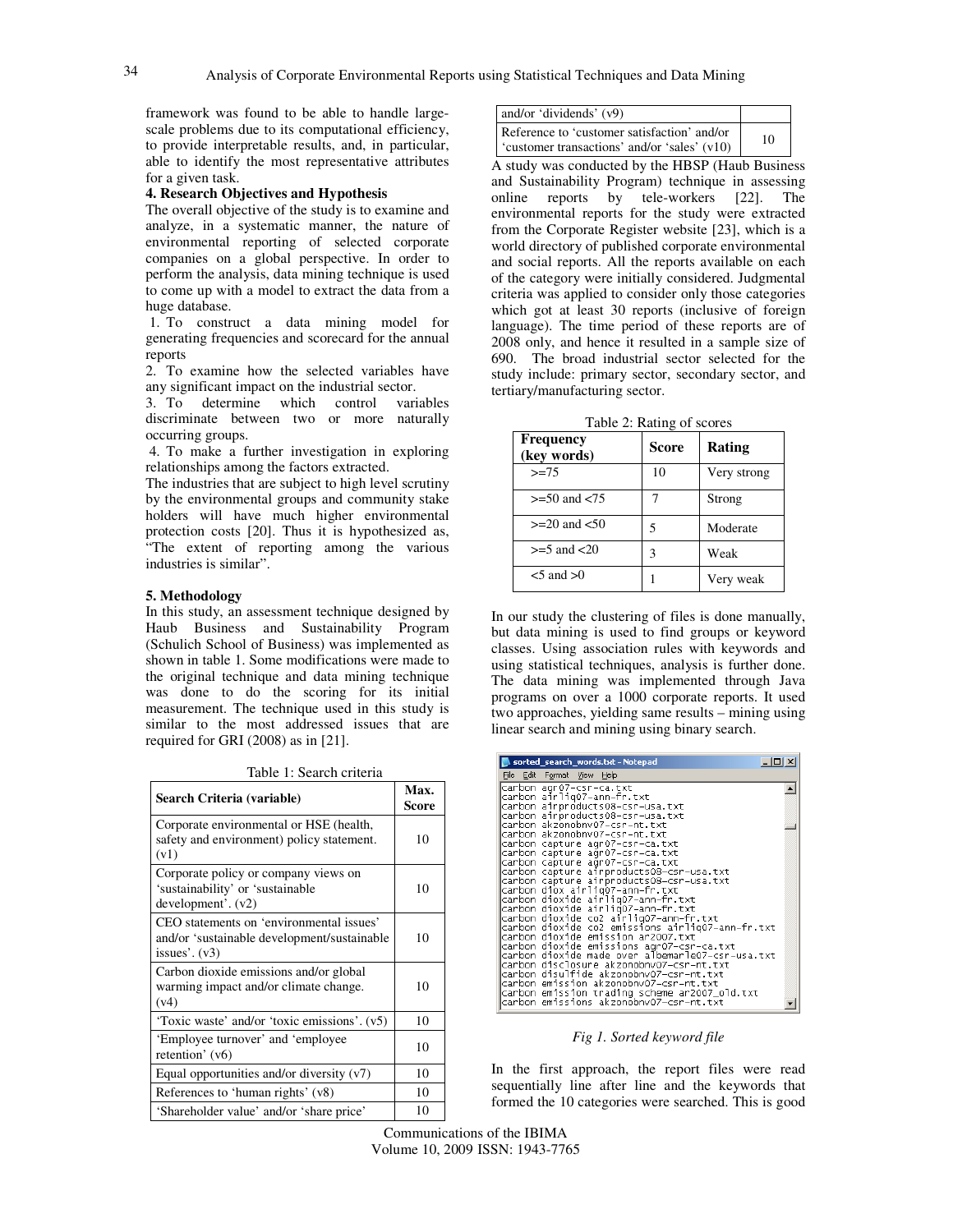when the line numbers within a file and the total file numbers are not significantly high. The frequency count of the keywords in the 10 categories was calculated for each report file. These values were later scaled to a score of maximum 10 points per category as per table 2. In the second approach, the keywords from the report files are stored into a file, eliminating prepositions, pronouns, unwanted symbols, common verbs etc. They are written into a file in the format: <keywords, file name> as in figure 1, so that it would help in frequency calculation later. The file is later sorted based on initial word using quick sort algorithm. The keyword search is performed using binary search, which is faster than sequential search. This approach is good when the line numbers within a file and the total file numbers are very high. It does take a while to write the details

into the file initially, but once that is done, the search and further calculations are very fast. The overall flow chart is shown in figure 2.

After performing the data mining technique, the reports that are in foreign languages with zero frequency (in all the variables) are eliminated and the final sample for further analysis is minimized to 539. Exploratory and confirmatory analyses were performed on the said data.

Multivariate Discriminant Analysis (MDA) is a reversal of multivariate analysis of variance (MANOVA). In MANOVA, the independent variables are the groups and the dependent variables are the groups. Where as in MDA, the independent variables are the predictors and the dependent variables are the groups and it is used to predict the membership in naturally occurring groups.



#### *Fig 2. Flow chart of the data mining process*

Structural Equation Modeling (SEM) estimates a series of separate but interdependent multiple regression equations simultaneously. The researcher draws upon the theory and the research objectives to determine which independent variable will predict which dependent variable. The proposed relationships are then translated into a series of structural equations for each dependent variable. The structural model expresses these relationships among independent and dependent variables. In SEM there is a unique feature of being able to include variables that are not directly measurable and are thus called unobserved or latent constructs.

## **6. Results and Discussion**

The overall sample size of this study after elimination of foreign language reports is 539. The frequencies from the figure 3 shows 55.47% of reports are from secondary industry/manufacturing sector, 22.82% of tertiary services and 21.71% of primary industry respectively. The major contributors being manufacturing sector, thus confirms the findings of Kolk et al. [24], and Grey et al [25].



*Fig 3. Industry-wise sample*

One-way ANOVA was performed to determine that all the selected variables under study will be of equal importance in various types of industrial sectors. Results as in table 3 indicate that all the variables are significant excluding shareholder value. It signifies that majority of the variables under study have different importance among the various industrial groups. Grand mean for CEO statements on environmental issues and/or sustainable issues prove to be the effective in territory and secondary sector. Whereas, Carbon dioxide emissions, is the most concern issue in primary sector.

*Multivariate Discriminant Analysis*: Wilks Lambda test is significant for both the variables. As the Wilk's Lambda in table 4a is smaller, the more important is the independent variable to the discriminant function. Box's M Test as in table 4b,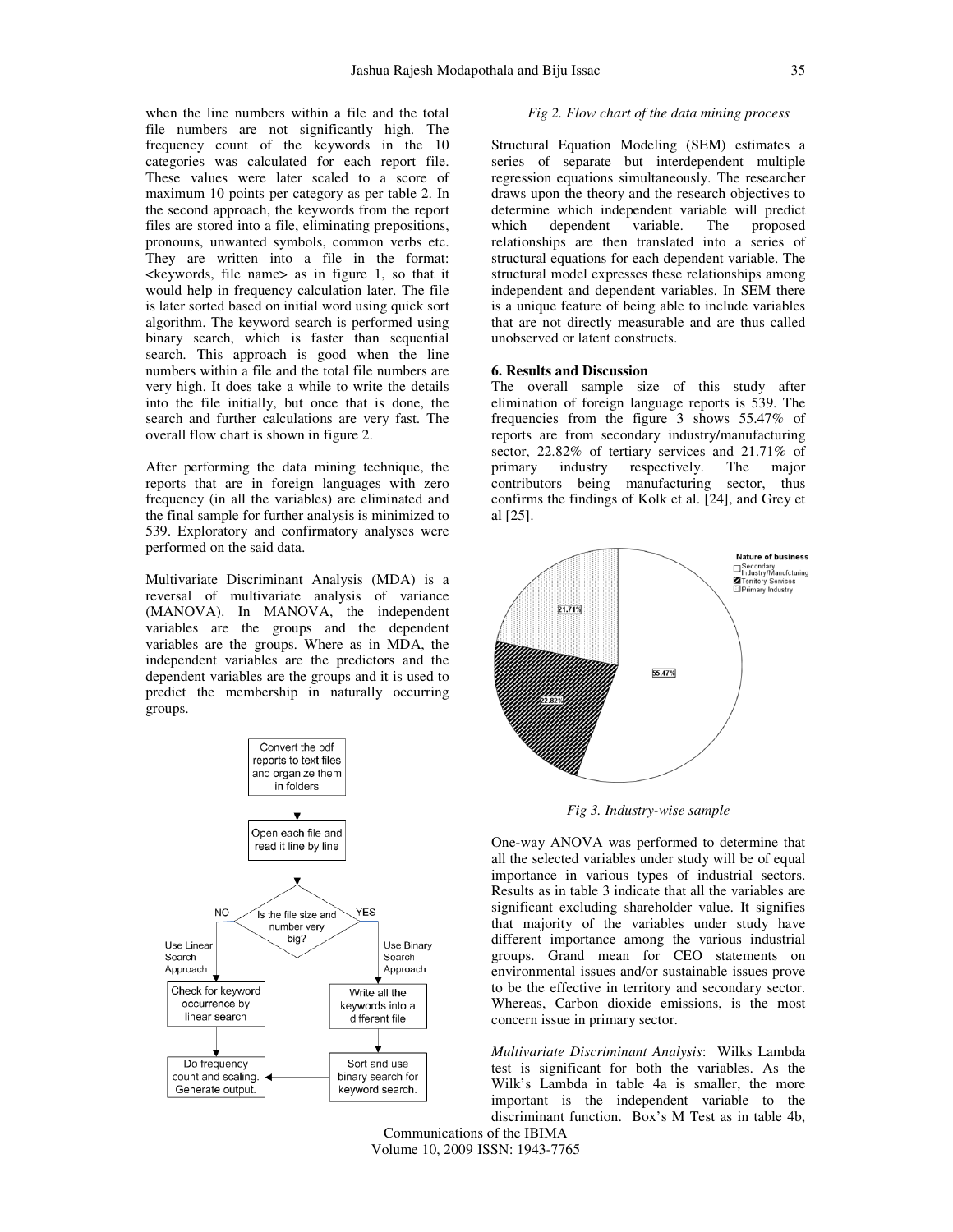is sensitive in meeting the assumption of multivariate normality. The result indicates that groups do differ in covariance matrices, violating the assumption of Multivariate Discriminant Analysis (MDA).

Table 3: Grand Mean and One-way ANOVA results

|     | Primary<br><b>Sector</b> | Secondary<br><b>Sector</b> | <b>Tertiary</b><br><b>Sector</b> | Grand<br>Mean | F      | <b>Sig</b>  |
|-----|--------------------------|----------------------------|----------------------------------|---------------|--------|-------------|
| V1  | 4.17                     | 3.48                       | 4.39                             | 3.96          | 11.190 | $.000*$     |
| V2  | 3.72                     | 4.03                       | 4.7                              | 4.04          | 4.642  | $.010*$     |
| V3  | 4.13                     | 4.52                       | 5.08                             | 4.48          | 4.755  | $.009*$     |
| V4  | 4.94                     | 4.37                       | 3.7                              | 4.46          | 13.442 | $.000*$     |
| V5  | 0.59                     | 0.26                       | 0.41                             | 0.43          | 13.320 | $.000*$     |
| V6  | 0.48                     | 0.63                       | 0.71                             | 0.59          | 4.159  | $.016*$     |
| V7  | 1.68                     | 2.23                       | 2.27                             | 2.01          | 8.533  | $.000*$     |
| V8  | 1.4                      | 1.04                       | 1.33                             | 1.25          | 3.668  | $.026*$     |
| V9  | 0.59                     | 0.63                       | 0.58                             | 0.6           | .155   | .857<br>N.S |
| V10 | 4.45                     | 4.45                       | 2.58                             | 4.04          | 26.396 | $.000 *$    |

\* Significant at 0.05 level

N.S. Not Significant

The classification results indicate 59.7% as in table 4c, of the cases that are correctly classified. All the three cases (industries) are equally evaluated with similar scoring, thereby proves a satisfactory discriminant analysis. This also could be observed in the canonical discriminant diagrams for selected industrial sectors as in figures 4 to 6.

Table 4: Box's M Test (4a): Wilks' Lambda

| Test of<br>Function(s) | Wilks'<br>Lambda | Chi-square df |    | Sig. |
|------------------------|------------------|---------------|----|------|
| 1 through 2            | 677              | 207.176       | 20 | .000 |
|                        | 854              | 84.127        | 9  | 000  |

| Box's M |         | 254.359    |
|---------|---------|------------|
|         | Approx. | 2.246      |
|         | df1     | 110        |
| F       | df2     | 449035.606 |
|         | Sig.    | .000       |

#### (4c): Classification Results (a)

|          |       |                       | <b>Predicted Group Membership</b><br><b>Nature</b> |                           |                   |              |  |
|----------|-------|-----------------------|----------------------------------------------------|---------------------------|-------------------|--------------|--|
|          |       | of<br><b>business</b> | Sec.<br>sector                                     | <b>Tertiary</b><br>sector | Primary<br>sector | <b>Total</b> |  |
|          |       | Sec.                  | 129                                                | 55                        | 41                | 225          |  |
| Original | Count | Tertiary              | 51                                                 | 114                       | 32                | 197          |  |
|          |       | Primary               | 16                                                 | 22                        | 79                | 117          |  |
|          |       | Sec.                  | 57.3                                               | 24.4                      | 18.2              | 100.0        |  |

| of | Tertiary | 25 O<br>29.5 | 57.9 |        | 100.0 |
|----|----------|--------------|------|--------|-------|
|    | 'rimarv  | 19.1         | 18.8 | 0 / .J | 100.0 |

a. 59.7% of original grouped cases correctly classified.

*Structural Equation Modeling:* Subsequent to the exploring of unobservable factors, Structural Equation Modeling (SEM) was performed to the proposed relationships and they were translated into a series of structural equations for each dependent variable. The structural model expresses these relationships among independent and dependent variables. In this study, the model proposed in the framework is considered and evaluated. AMOS Graphics for Windows Version 6.0 was used to estimate the regression weight of each link (arrow) and the associated significance.





*Fig 4. Canonical Discriminant Function for secondary sector* 

The convergence of the model was given by the Chisquare value, the degrees of freedom with the associated probability level and the p-value. The model was considered acceptable at the 5% level of significance if  $p$ -value  $> 0.05$ .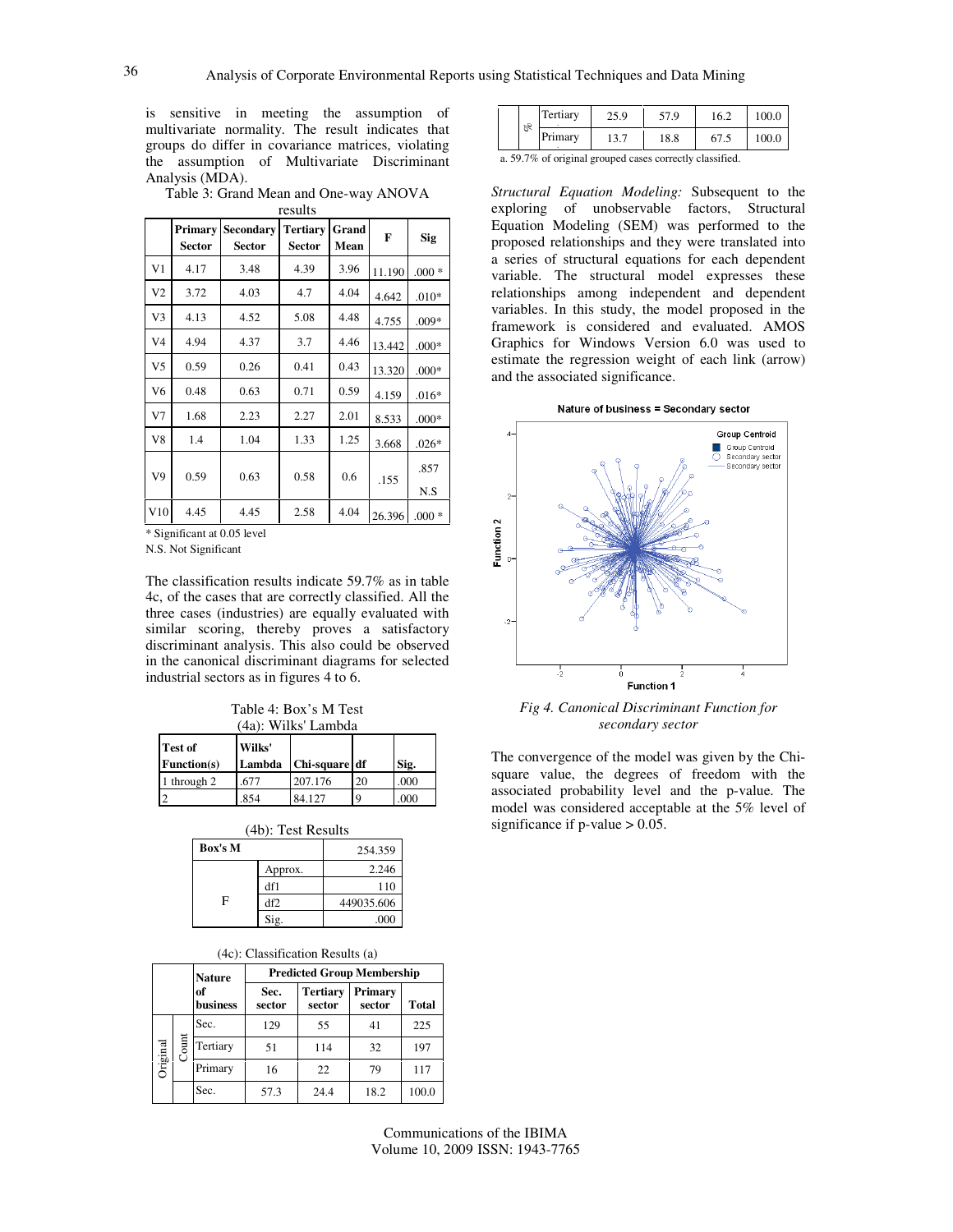

*Fig 5. Canonical Discriminant Function for tertiary sector* 

In the structural equation model, as given in figure 7, the overall fit for the model is acceptable and significant as seen in chi-square/degrees of freedom =  $491.659$  (39, df) is 0.000 which is less than 0.05.



*Fig 6. Canonical Discriminant Function for primary sector* 



Chi-square = 491.659, (39, df)  $p-value = .000$ 

*Fig 7. Structural Equation Model – Standardized Estimates* 

## **7. Limitations and Conclusion**

The data mining on the qualitative reports done can be improved by making the search more intelligent when complex searches of words with similar meanings can be present within a file. Only those available with the Corporate Register website were used for this study and no additional sources were used to gather data. The dependent variable chosen for the study is type of business only. The criteria used for searching the reports, in the present study, is limited to 10 variables, this could be revised in the due course for further investigation. Similar studies could be undertaken on other demographics like, location, size, time-series, within the same domain and like wise.

The study investigates and analyses the nature of environmental reporting using data mining technique. Being vary in nature, it becomes difficult for the users of information to measure the reports and make appropriate decision making. The data taken for the study being a world directory of corporate reports, the information provided is highly reliable and up-to-date. The assessment technique developed by HBSP was used in this study to come up with the scores. 539 reports were used final analysis after removing the foreign language reports after performing the data mining technique. Nearly 55.7% of the reports are from secondary industry/manufacturing sector, followed by territory and primary sectors. One way ANOVA has revealed that all the variables selected for the study are significant excluding references to human rights, and shareholder value. Further investigation using MDA and SEM has revealed the existence of a significant relationship among the variables chosen for the model. Hence stakeholder factors, industrial factors and organizational strategic factors are significant and these findings confirm reliable direction in